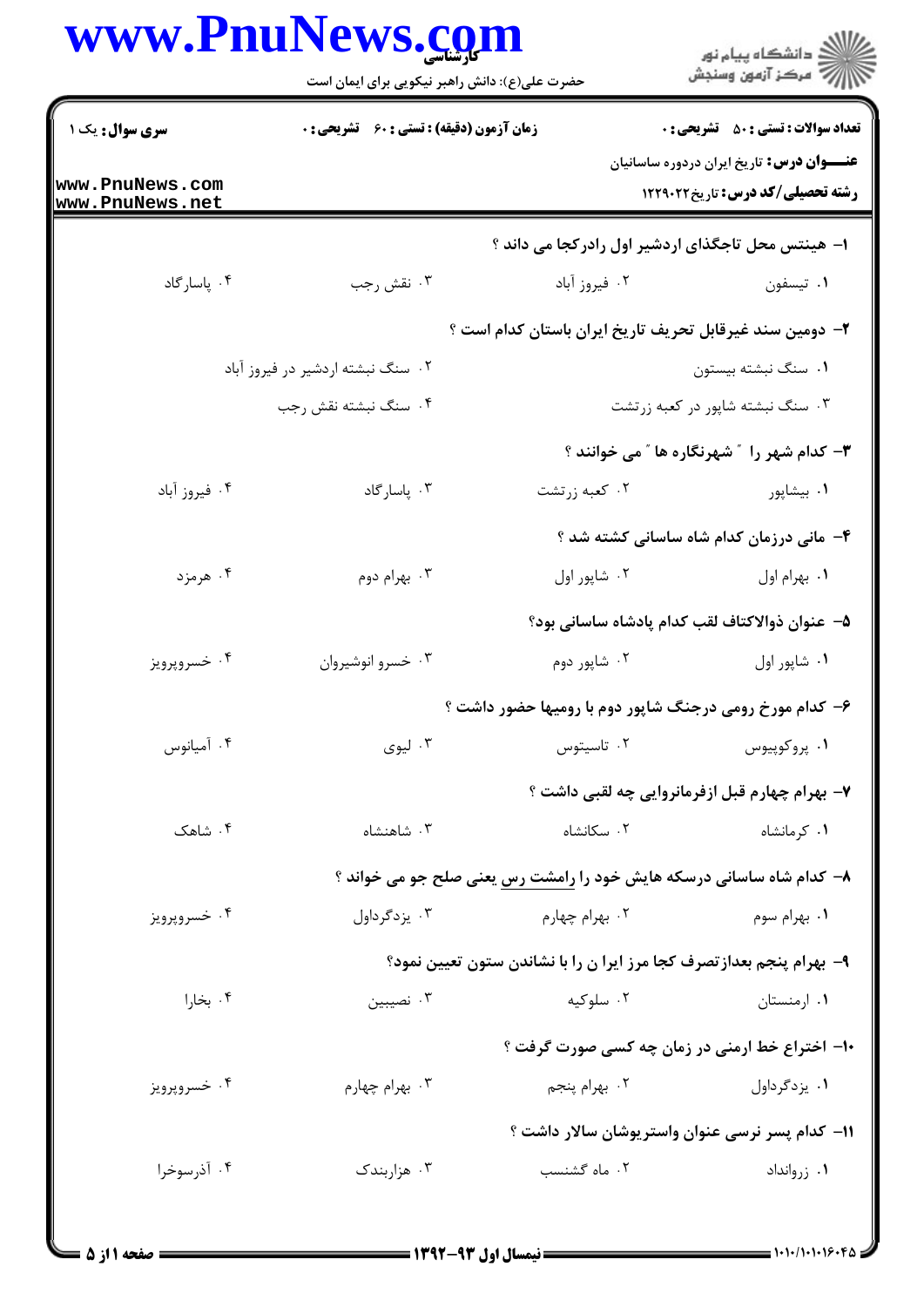## www.PnuNews.com

|                                    | حضرت علی(ع): دانش راهبر نیکویی برای ایمان است      |                                                                  | ڪ دانشڪاه پيا <sub>م</sub> نور<br>۾ سرڪز آزمون وسنڊش                                         |
|------------------------------------|----------------------------------------------------|------------------------------------------------------------------|----------------------------------------------------------------------------------------------|
| <b>سری سوال : ۱ یک</b>             | <b>زمان آزمون (دقیقه) : تستی : 60 ٪ تشریحی : 0</b> |                                                                  | <b>تعداد سوالات : تستي : 50 ٪ تشريحي : 0</b>                                                 |
| www.PnuNews.com<br>www.PnuNews.net |                                                    |                                                                  | <b>عنــــوان درس:</b> تاریخ ایران دردوره ساسانیان<br><b>رشته تحصیلی/کد درس:</b> تاریخ1۲۲۹۰۲۲ |
|                                    |                                                    |                                                                  | <b>۱۲</b> – نخستین مرزبان ایرانی ارمنستان چه نام داشت ؟                                      |
| ۰۴ آشوشا                           | ۰۳ دنشاپوه                                         | ۰۲ واساک                                                         | ۰۱ مهرشاپور                                                                                  |
|                                    |                                                    |                                                                  | ۱۳- درزمان کدام شاه ساسانی قحطی شدید ی بروز کرد ؟                                            |
| ۰۴ هرمز                            | ۰۳ خسروپرويز                                       | ۰۲ پیروز                                                         | ۰۱ یزدگرددوم                                                                                 |
|                                    |                                                    | ۱۴- قباد به کمک چه کسانی دوباره به تخت سلطنت نشست ؟              |                                                                                              |
| ۰۴ خزرها                           | ۰۳ هفتالیان                                        | ۰۲ کیمریها                                                       | ۰۱ کوشانیان                                                                                  |
|                                    |                                                    | ۱۵− بیشترین وقت پیروز به جنگ باچه کسانی گذشت؟                    |                                                                                              |
| ۰۴ هنديها                          | ۰۳ ارامنه                                          | ۰۲ رومیها                                                        | ۰۱ اقوام شمالی                                                                               |
|                                    |                                                    |                                                                  | ۱۶- نهضت مزدک درزمان چه کسی صورت گرفت ؟                                                      |
| ۰۴ قباد                            | ۰۳ خسروانوشيروان                                   | ۰۲ بلاش                                                          | ۰۱ پیروز                                                                                     |
|                                    |                                                    |                                                                  | ۱۷- قباد مقام ارتشتاران سالار رابه چه کسی داد ؟                                              |
| ۰۴ نرسی                            | ۰۳ آذر کدانبد                                      | ۰۲ گسنسدات                                                       | ۰۱ سیاوش                                                                                     |
|                                    |                                                    | 18- فرمانده گروه پیشرو انوشیروان درفتح ″ پترا ″ چه کسی بود؟      |                                                                                              |
| ۰۴ رام برزين                       | ۰۳ آنیابد                                          | ۰۲ بلیسار                                                        | ۰۱ يوهانس                                                                                    |
|                                    |                                                    |                                                                  | ۱۹- کدام سردار در دوره ساسانی فاتح یمن می باشد ؟                                             |
| ۰۴ انوشزاد                         | ۰۳ مرمرو                                           |                                                                  | ۰۱ سیف بن ذی یزن مسلمهای است. میشهای به این مورد دیلمی <b>۱</b>                              |
|                                    |                                                    |                                                                  | +٢- بزرگترین ارتباط فرهنگی بزرگمهر وزیر باکجابود ؟                                           |
| ۰۴ هند                             | ۰۳ ماورا النهر                                     | ۰۲ آسیای صغیر                                                    | ۰۱ روم                                                                                       |
|                                    |                                                    | <b>۲۱</b> - زرین کوب عدالت چه کسی را ″عدالت سرد ″ نامیده است ؟   |                                                                                              |
| ۰۴ خسرو پرويز                      | ۰۳ اردشیر                                          | ۰۲ شاپور دوم                                                     | ۰۱ انوشیروان                                                                                 |
|                                    |                                                    | <b>۲۲</b> – درزمان هرمزد چهارم، ابتدا بهرام چوبین چه سمتی داشت ؟ |                                                                                              |
| ۰۴ مرزبان استرآباد                 | ۰۳ مرزبان أذربايجان                                | ۰۲ مرزبان کلیکیه                                                 | ٠١ مرزبان ارمنستان                                                                           |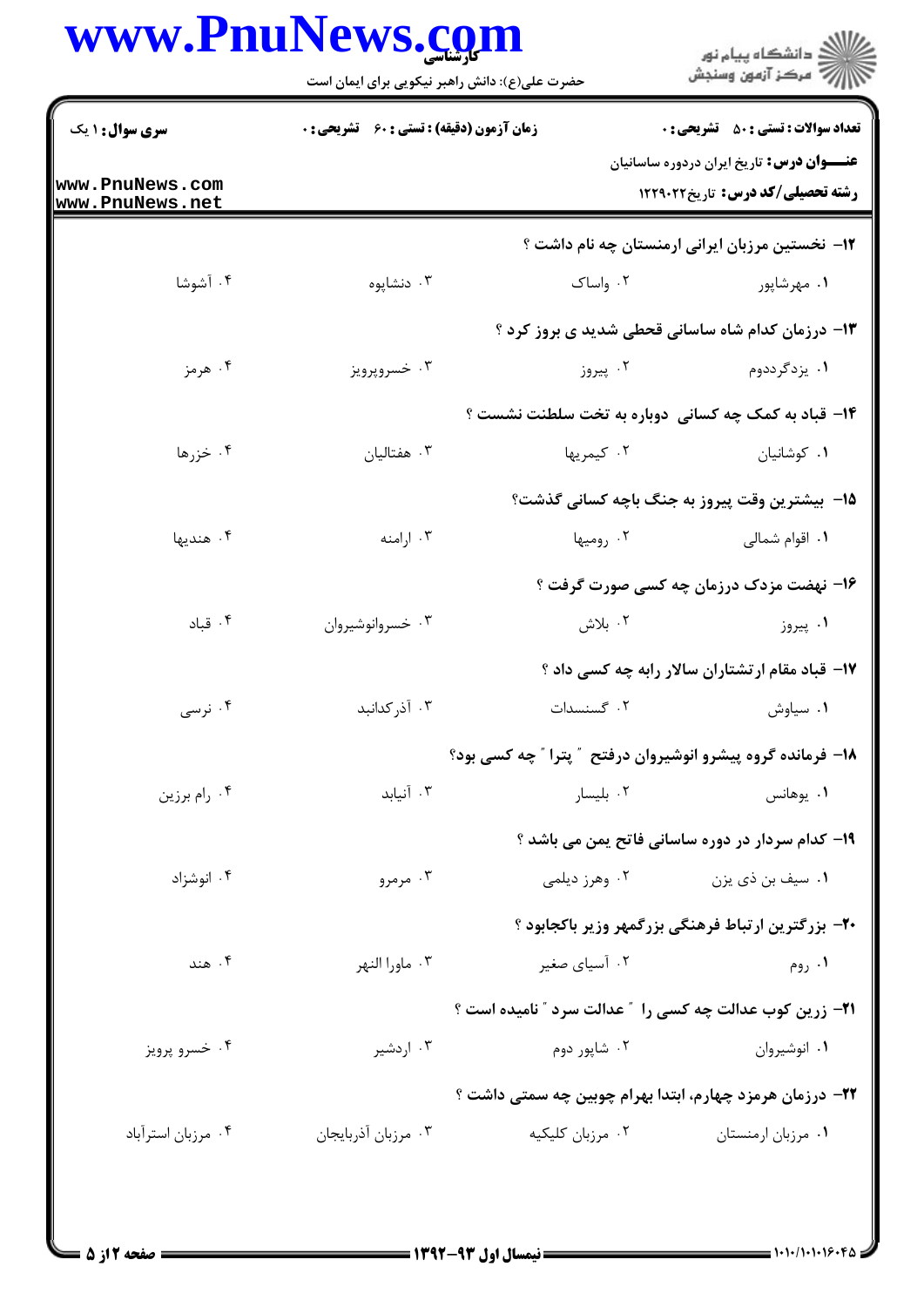|                                    | www.PnuNews.com<br>حضرت علی(ع): دانش راهبر نیکویی برای ایمان است                                          |                | الاد دانشگاه پيام نور<br>   > مرکز آزمون وسنجش                                                    |
|------------------------------------|-----------------------------------------------------------------------------------------------------------|----------------|---------------------------------------------------------------------------------------------------|
|                                    |                                                                                                           |                |                                                                                                   |
| <b>سری سوال : ۱ یک</b>             | <b>زمان آزمون (دقیقه) : تستی : 60 ٪ تشریحی : 0</b>                                                        |                | <b>تعداد سوالات : تستي : 50 ٪ تشريحي : 0</b><br><b>عنــــوان درس:</b> تاریخ ایران دردوره ساسانیان |
| www.PnuNews.com<br>www.PnuNews.net |                                                                                                           |                | رشته تحصیلی/کد درس: تاریخ ۱۲۲۹۰۲۲                                                                 |
|                                    |                                                                                                           |                | ۲۳- بهرام چوبین بعدازشکست خوردن ازخسرو پرویز به کجا پناهنده شد ؟                                  |
| ۰۴ خزرها                           | ۰۳ رومیها                                                                                                 | ۰۲ خاقان ترک   | ۰۱ گنزکه                                                                                          |
|                                    | ۲۴- نخستین امپراطوری که درتاریخ آلوده جنگی شد که با کمی تسامح می توان به آن نام صلیبی ًداد، چه نام داشت ؟ |                |                                                                                                   |
| ۰۴ هراکليوس                        | ۰۳ آرکادیوس                                                                                               | ۰۲ يوستيانوس   | ۰۱ موریس                                                                                          |
|                                    |                                                                                                           |                | ۲۵- خسرو پرویز توسط چه کسی برکنار شد ؟                                                            |
| ۰۴ پیروز                           | ۰۳ قباد اول                                                                                               | ۰۲ قباد سوم    | ۰۱ شیرویه                                                                                         |
|                                    |                                                                                                           |                | ۲۶- بعد ازشیرویه چه کسی به سلطنت رسید ؟                                                           |
| ۰۴ یزدگرد سوم                      | ۰۳ پوران دخت                                                                                              | ۰۲ اردشیر سوم  | ۰۱ آذرمیدخت                                                                                       |
|                                    |                                                                                                           |                | ۲۷- بامرگ چه کسی شمارش معکوس فروپاشی ساسانیان آغازشد ؟                                            |
| ۰۴ پوران دخت                       | ۰۳ شیرویه                                                                                                 | ۰۲ یزدگرد سوم  | ۰۱ خسروپرويز                                                                                      |
|                                    |                                                                                                           |                | ۲۸– فرمانده ایرانی درنبرد قادسیه چه نام داشت ؟                                                    |
| ۰۴ ماهویه                          | ۰۳ پیروزان                                                                                                |                | ۰۱ رستم فرخزاد مستر ۲۰ قباد                                                                       |
|                                    | ۲۹- نخستین بار نام ایران به صورت یک کشور درکدام سنگ نبشته شاپوربه ثبت تاریخی رسید ؟                       |                |                                                                                                   |
|                                    | ۰۲ سنگ نبشته یاسارگاد                                                                                     |                | ۰۱ سنگ نبشته فيروز آباد                                                                           |
|                                    | ۰۴ سنگ نبشته اردشیرخوره                                                                                   |                | ۰۳ سنگ نبشته کعبه زرتشت                                                                           |
|                                    |                                                                                                           |                | ۳۰– کدام آتشکده مخصوص روحانیون بود ؟                                                              |
| ۰۴ شیز                             | ۰۳ برزین مهر                                                                                              | ۰۲ آذرفرنبغ    | ۰۱ آذرگشنسب                                                                                       |
|                                    |                                                                                                           |                | <b>۳۱</b> - هسته اصلی سپاه  ساسانی  را  در زمان انوشیروان چه طبقه ای تشکیل می داد ؟               |
| ۰۴ دبيران                          | ۰۳ طبقه متوسط                                                                                             | ۰۲ روحانیون    | ۰۱ نجبا                                                                                           |
|                                    |                                                                                                           |                | ۳۲- بیشتر سربازان مزدورساسانی ازکدام قبایل بودند ؟                                                |
| ۰۴ هون ها                          | ۰۳ ترکها                                                                                                  | ۰۲ کیمیریها    | ۰۱ خزرها                                                                                          |
|                                    |                                                                                                           |                | ۳۳- عنوان ارگبذ در دوره ساسانی برای کدام خاندان بود ؟                                             |
| ۰۴ خاندان مهران                    | ۰۳ خاندان قارن                                                                                            | ۰۲ خاندان سورن | ۰۱ خاندان سلطنتی                                                                                  |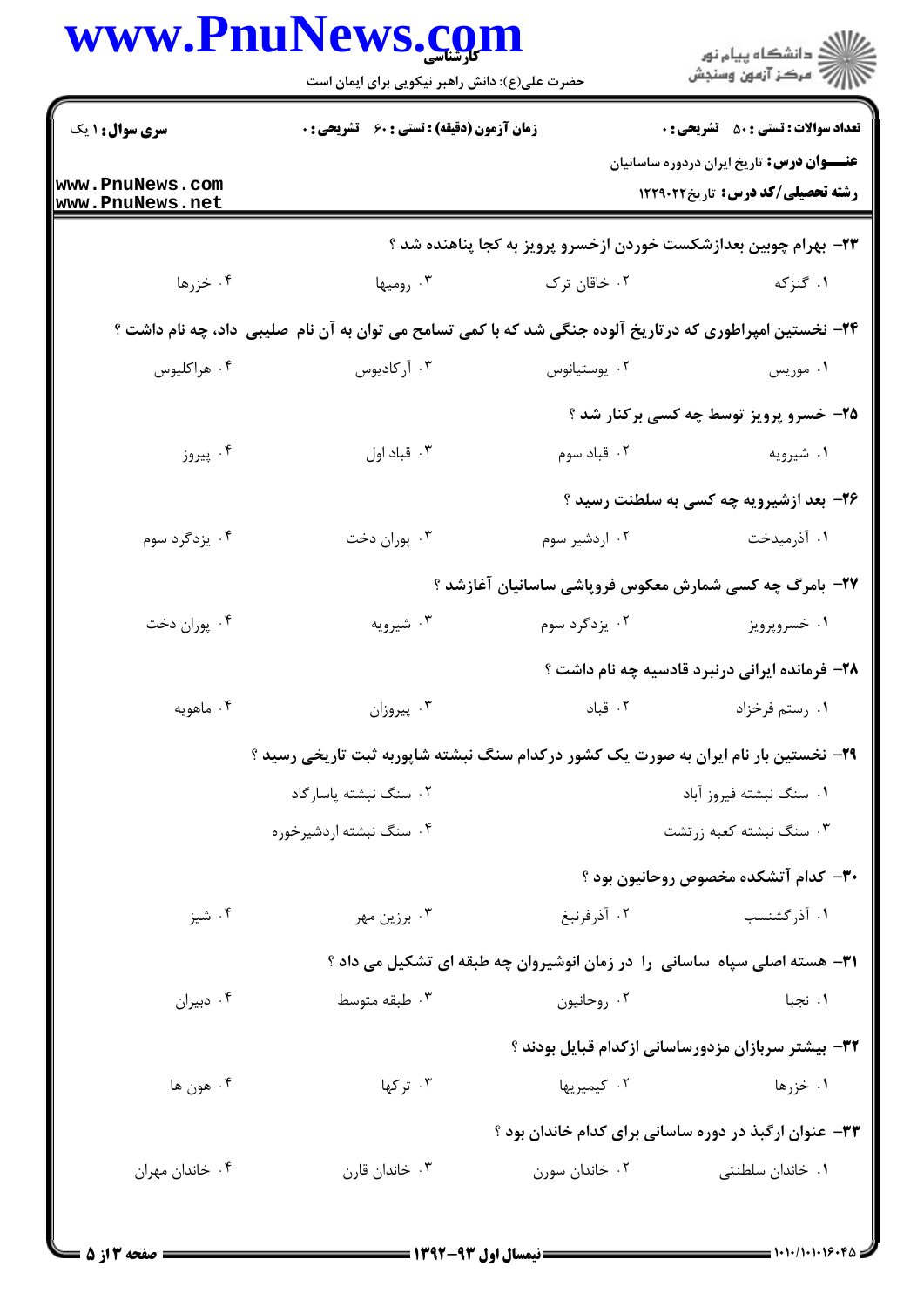## www.PnuNews.com

|                                    | www.PnuNews.com<br>حضرت علی(ع): دانش راهبر نیکویی برای ایمان است |                                                                                                             | ڪ دانشڪاه پيا <sub>م</sub> نور<br>(7 مرڪز آزمون وسنڊش                                 |  |
|------------------------------------|------------------------------------------------------------------|-------------------------------------------------------------------------------------------------------------|---------------------------------------------------------------------------------------|--|
| <b>سری سوال : ۱ یک</b>             | <b>زمان آزمون (دقیقه) : تستی : 60 ٪ تشریحی : 0</b>               |                                                                                                             | <b>تعداد سوالات : تستی : 50 ٪ تشریحی : 0</b>                                          |  |
| www.PnuNews.com<br>www.PnuNews.net |                                                                  |                                                                                                             | <b>عنـــوان درس:</b> تاریخ ایران دردوره ساسانیان<br>رشته تحصیلی/کد درس: تاریخ ۱۲۲۹۰۲۲ |  |
|                                    |                                                                  | ۳۴- نگاره دیهم ستانی اردشیردوم از اورمزد در کجاست ؟                                                         |                                                                                       |  |
| ۰۴ طاق بستان                       | ۰۳ تيسفون                                                        | ۰۲ فیروز آباد                                                                                               | ۰۱ نقش رجب                                                                            |  |
|                                    |                                                                  |                                                                                                             | ۳۵- تفسیر اوستا چه نامیده می شود ؟                                                    |  |
| ۰۴ گاهان                           | ۰۳ خدای نامه                                                     | ۰۲ پازند                                                                                                    | ۰۱ زند                                                                                |  |
|                                    |                                                                  |                                                                                                             | ۳۶- کدام کتاب را " دانشنامه مزدیسنا " نامیده اند ؟                                    |  |
| ۰۴ دينکرد                          | ۰۳ مینوی خرد                                                     | ۰۲ خدای نامه                                                                                                | ۰۱ بندهشن                                                                             |  |
|                                    |                                                                  |                                                                                                             | ٣٧- ٪ خدای زمان ٪ نام کدام ایزد زیر است ؟                                             |  |
| ۰۴ ایزد بهرام                      | ۰۳ آناهیتا                                                       | ۰۲ ایزد مهر                                                                                                 | ۰۱ ایزد زروان                                                                         |  |
|                                    |                                                                  | ۳۸- آخرین بخش سپاه ًساسانی راچه کسانی تشکیل می دادند ؟                                                      |                                                                                       |  |
| ۰۴ پایگان                          | ۰۳ تیراندازان                                                    | ۰۲ بردگان                                                                                                   | ٠١ سواران                                                                             |  |
|                                    |                                                                  | 39- ازکدام شاه ساسانی هفت نگاره برجای مانده است و حاصل چه بود؟                                              |                                                                                       |  |
|                                    | ۰۲ هرمزد اول -حاصل فتوحات درخشان                                 | ۰۱ بهرام دوم - حاصل اوج قدرت کردر و ثبت تاریخ خود بود                                                       |                                                                                       |  |
|                                    | ۰۴ شاپور اول- حاصل پیروزیش بر روم و کوشان ها                     | ۰۳ اردشیر اول - حاصل پیروزی اولیه برای کسب سلطنت                                                            |                                                                                       |  |
|                                    |                                                                  | ۴۰- نخستین بار کدام سردارنامی شاه ساسانی به مقابله با شاه شتافت ؟                                           |                                                                                       |  |
| ۰۴ انوشزاد                         | ۰۳ پیروزان                                                       | ۰۲ فرخزاد                                                                                                   | ٠١. بهرام چوبين                                                                       |  |
|                                    |                                                                  | ۴۱– به گزارش مسعودی کدام مقام سالاری پیشه وران وکشاورزان راداشت ؟                                           |                                                                                       |  |
|                                    | ۰۲ قاضی القضات                                                   |                                                                                                             | ٠١ موبد موبدان                                                                        |  |
|                                    | ۰۴ دبیران بذ                                                     |                                                                                                             | ۰۳ تخشه بد یا واستریوشان سالار                                                        |  |
|                                    |                                                                  | ۴۲– درزمان کدام شاهنشاه در مرز شمال شرقی برای جلوگیری ازحمله های مکرر ترکان به مازندران یک دیوار حایل ساخته | شد ؟                                                                                  |  |
| ۰۴ اردشيراول                       | ۰۳ شاپوراول                                                      | ۰۲ خسروپرويز                                                                                                | ٠١ انوشيروان                                                                          |  |
|                                    |                                                                  | ۴۳- بهترین منبع ما برای اندام گرفتن سازمان مالیاتی زمان انوشیروان کدام است ؟                                |                                                                                       |  |
| ۰۴ طبری                            | ۰۳ هردوت                                                         | ۰۲ آمیانوس                                                                                                  | ۰۱ آنابازیس                                                                           |  |